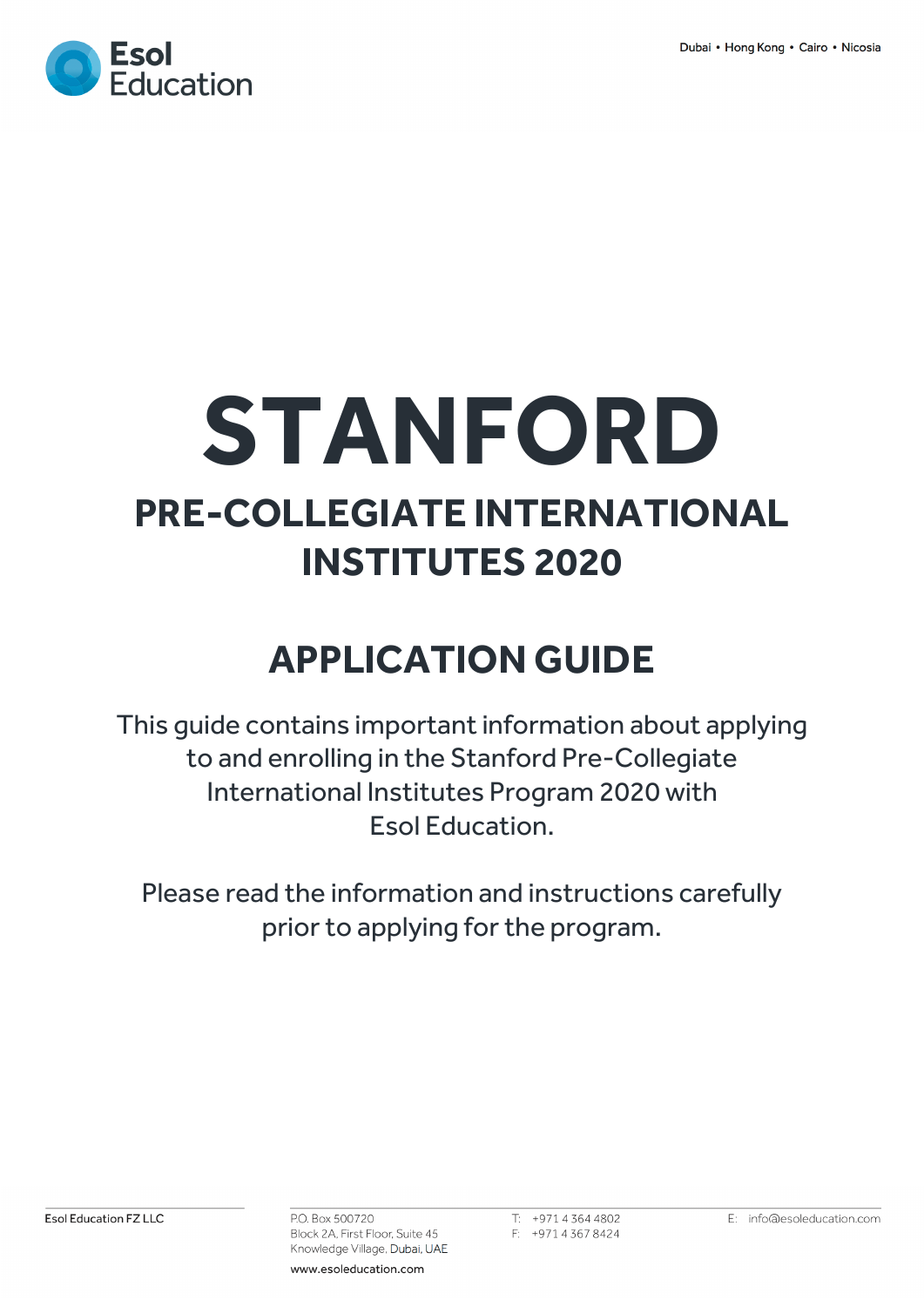

## **STANFORD PRE-COLLEGIATE INTERNATIONAL INSTITUTES 2020 APPLICATION GUIDE**

| Important Information |                                                                                                                                                                                                                                                                                                                                                                                                                                                                                                                                                                                                                                                                                                                                                                                                                                                                                                                                                                                                                                                                                                                                                                                                                                                                                                                        |
|-----------------------|------------------------------------------------------------------------------------------------------------------------------------------------------------------------------------------------------------------------------------------------------------------------------------------------------------------------------------------------------------------------------------------------------------------------------------------------------------------------------------------------------------------------------------------------------------------------------------------------------------------------------------------------------------------------------------------------------------------------------------------------------------------------------------------------------------------------------------------------------------------------------------------------------------------------------------------------------------------------------------------------------------------------------------------------------------------------------------------------------------------------------------------------------------------------------------------------------------------------------------------------------------------------------------------------------------------------|
| <b>Course Dates</b>   | Students Arrive: Monday, July 20, 2020<br>Students Depart: Friday July 31, 2020                                                                                                                                                                                                                                                                                                                                                                                                                                                                                                                                                                                                                                                                                                                                                                                                                                                                                                                                                                                                                                                                                                                                                                                                                                        |
| <b>Course Content</b> | Stanford Pre-Collegiate International Institutes includes advanced content<br>and skills development delivered by Stanford affiliates selected for expertise<br>in their fields. Courses range from sciences and engineering to writing and<br>humanities and themes and concepts such as creativity, leadership, design-<br>thinking, problem-solving, and communication.<br>The course offers an extraordinary residential American college-life<br>experience on Stanford University's campus. This two-week summer<br>program breaks the mold of the traditional classroom with curricula and<br>methodologies that engage participants in a transformative educational<br>experience.<br>Program Highlights<br>. Daily Workshops: By attending daily workshops on multiple topics,<br>participants get the opportunity to discover new interests and expand their<br>horizons.<br>• Team-Building: Participants practice building a global community through<br>academic activities, such as the multinational team-based Global Solutions<br>Project.<br>· Global Community: Through the fun-filled Multicultural Exhibition,<br>participants share their countries' culture and history while learning about<br>other countries.<br>• American Experiences: Participants hear what it's like to work in Silicon |
|                       | Valley at the Entrepreneurs Panel and get to attend a major-league sporting<br>event.                                                                                                                                                                                                                                                                                                                                                                                                                                                                                                                                                                                                                                                                                                                                                                                                                                                                                                                                                                                                                                                                                                                                                                                                                                  |
|                       | Download a sample activity schedule:<br>https://www.esoleducation.com/uploaded/Stanford_Sample_Schedule_2020.pdf                                                                                                                                                                                                                                                                                                                                                                                                                                                                                                                                                                                                                                                                                                                                                                                                                                                                                                                                                                                                                                                                                                                                                                                                       |
| Age Range             | 14-17 years of age (Grades 9-11)                                                                                                                                                                                                                                                                                                                                                                                                                                                                                                                                                                                                                                                                                                                                                                                                                                                                                                                                                                                                                                                                                                                                                                                                                                                                                       |

P.O. Box 500720 Block 2A, First Floor, Suite 45 Knowledge Village, Dubai, UAE T: +97143644802 F: +97143678424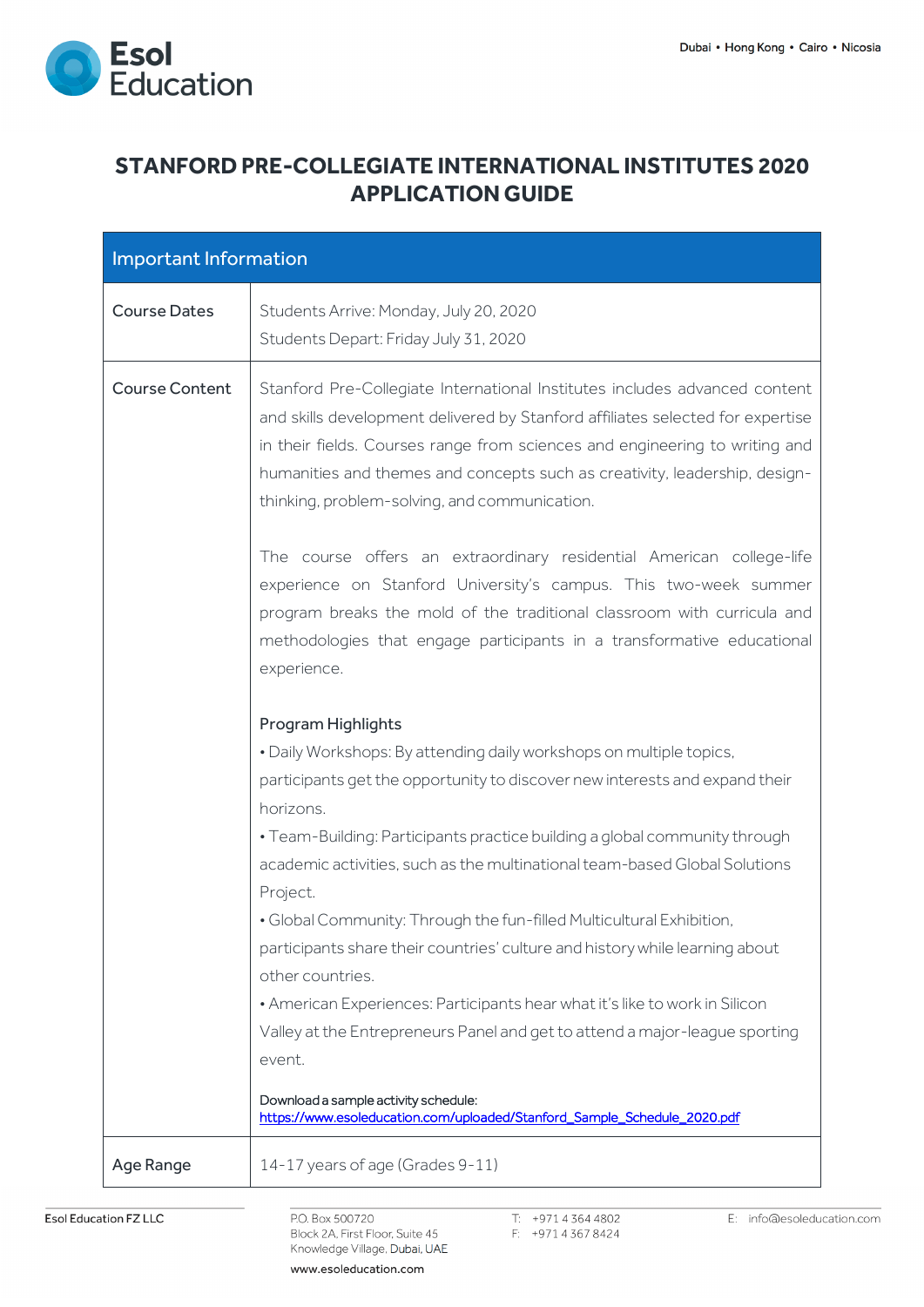

| Fees                              | US\$6800 + 5% VAT (US\$ 350) per student* Non-Refundable                                                                                                                                                                                                                                                                                                                                           |  |  |  |
|-----------------------------------|----------------------------------------------------------------------------------------------------------------------------------------------------------------------------------------------------------------------------------------------------------------------------------------------------------------------------------------------------------------------------------------------------|--|--|--|
|                                   | *What does it cover?<br>Housing at Stanford University<br>$\bullet$<br>Dining at Stanford University<br>$\bullet$<br>Local Transportation by Stanford University<br>$\bullet$<br>Course materials/instructor fees by Stanford University<br>$\bullet$<br>Field trips & activity costs arranged by Stanford University<br>$\bullet$<br>Chaperone's costs<br>$\bullet$                               |  |  |  |
|                                   | *What doesn't it cover?<br>Your child's roundtrip flight to and from California<br>$\bullet$<br>• Your child's visas costs (if any)<br>Your child's spending money<br>$\bullet$<br>Your child's medical insurance                                                                                                                                                                                  |  |  |  |
| Chaperones                        | Two chaperones will accompany the Esol Education group.                                                                                                                                                                                                                                                                                                                                            |  |  |  |
| <b>Visas</b>                      | Esol Education or its schools cannot assist in obtaining visas for this program<br>Prior to applying, please ensure that you currently have a valid visa or meet all<br>the conditions of obtaining a visa to enter the United States, as program fees<br>are non-refundable, and it is the responsibility of individual participants and<br>their parents/guardians to obtain visas, if required. |  |  |  |
|                                   | For more information, please visit:<br>Egypt: https://eq.usembassy.gov/visas/nonimmigrant-visas/<br>Dubai: https://ais.usvisa-info.com/en-AE/niv<br>$\bullet$<br>Cyprus: https://cyprus.usembassy.gov/nonimmigrant-visas.html                                                                                                                                                                      |  |  |  |
| Travel & Flight<br><b>Booking</b> | All students will travel as a chaperoned group to San Francisco via Emirates<br>Airline on the flight below.                                                                                                                                                                                                                                                                                       |  |  |  |
|                                   | Dubai to San Francisco<br>EK 225 MON JUL 20 DEP DXB 9.10 A.M. ARR SFO 2.00 P.M.<br>San Francisco to Dubai<br>EK 226 FRI JUL 31 DEP SFO 5.05 P.M. ARR DXB 7.40 P.M.* (reaching<br>next day, SAT AUG 1)                                                                                                                                                                                              |  |  |  |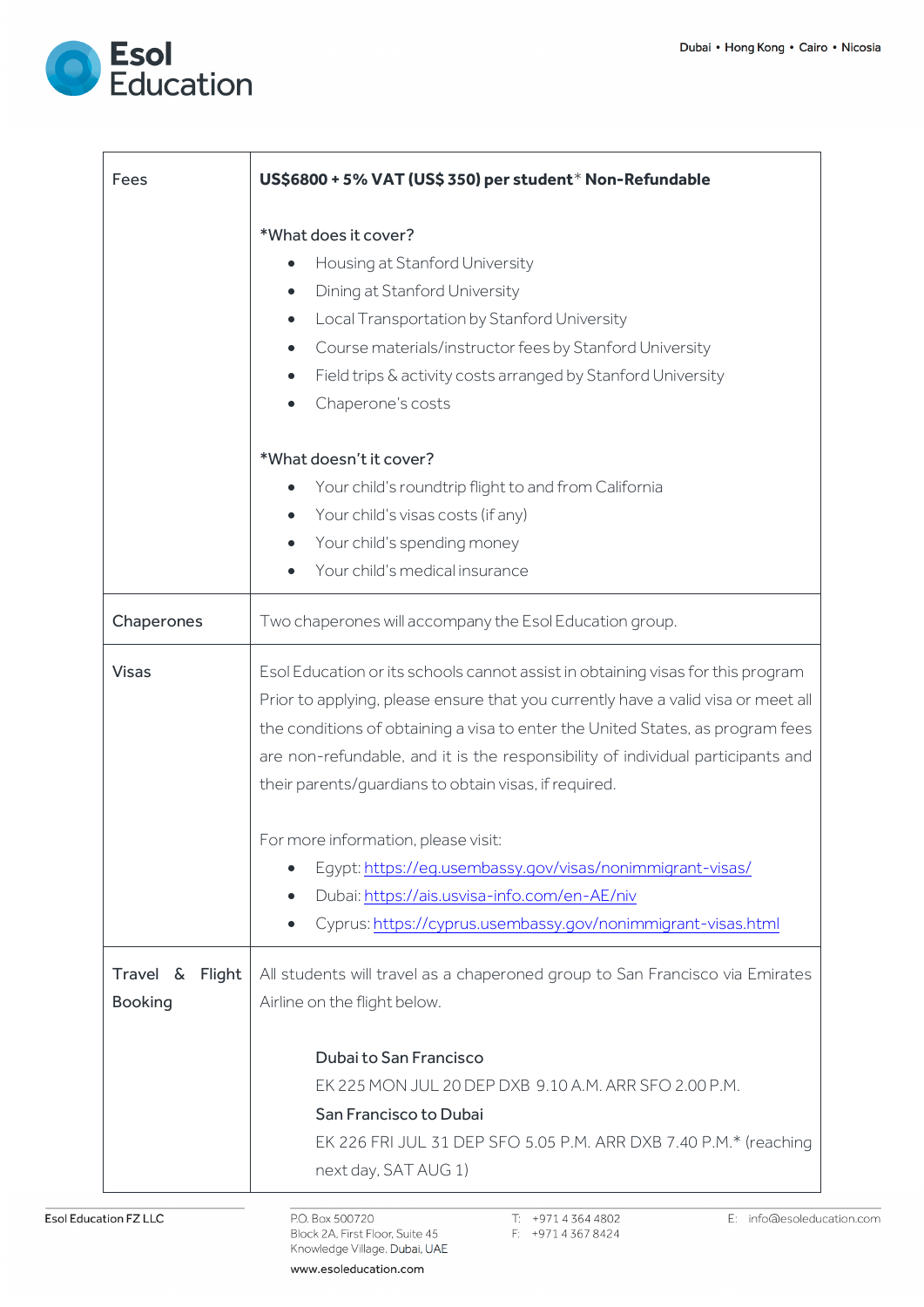

 $\overline{\phantom{a}}$ 

 $\sqrt{ }$ 

|                         | Parents must book flight tickets for their children. Parents must select FLEX                                                                                                                                                                                                                                                                                                                                                        |  |  |  |  |
|-------------------------|--------------------------------------------------------------------------------------------------------------------------------------------------------------------------------------------------------------------------------------------------------------------------------------------------------------------------------------------------------------------------------------------------------------------------------------|--|--|--|--|
|                         | ECONOMY category, so that we can ensure that their child is seated with the                                                                                                                                                                                                                                                                                                                                                          |  |  |  |  |
|                         | group.                                                                                                                                                                                                                                                                                                                                                                                                                               |  |  |  |  |
|                         |                                                                                                                                                                                                                                                                                                                                                                                                                                      |  |  |  |  |
|                         | It is advisable that all students in the Esol Education cohort travel together as                                                                                                                                                                                                                                                                                                                                                    |  |  |  |  |
|                         | a group, as the experience helps students get to know each other better. If                                                                                                                                                                                                                                                                                                                                                          |  |  |  |  |
|                         | parents opt to have their children either travel independently, or drop them                                                                                                                                                                                                                                                                                                                                                         |  |  |  |  |
|                         | off to Stanford for the program, please note:                                                                                                                                                                                                                                                                                                                                                                                        |  |  |  |  |
|                         | All students must arrive at the Stanford campus to meet the group on<br>$\bullet$                                                                                                                                                                                                                                                                                                                                                    |  |  |  |  |
|                         | Monday, July 20 in time to complete all check in procedures and                                                                                                                                                                                                                                                                                                                                                                      |  |  |  |  |
|                         | formalities.                                                                                                                                                                                                                                                                                                                                                                                                                         |  |  |  |  |
|                         | Early or late arrivals cannot be accommodated.<br>$\bullet$                                                                                                                                                                                                                                                                                                                                                                          |  |  |  |  |
|                         | Parents are responsible to ensure their child is safely checked in at<br>$\bullet$                                                                                                                                                                                                                                                                                                                                                   |  |  |  |  |
|                         | the start of the program, and picked up at the end (if applicable)                                                                                                                                                                                                                                                                                                                                                                   |  |  |  |  |
| Accommodation           | Participants are housed in residences that are used by Stanford<br>undergraduates during the academic year. Rooms for male and female<br>students are on separate floors, or in separate parts of the residence.<br>Participants live with others who share similar academic interests. Residential<br>staff create a strong community and lead intentional conversations about<br>community building and interpersonal development. |  |  |  |  |
| Application<br>Deadline | Monday, February 17, 2020                                                                                                                                                                                                                                                                                                                                                                                                            |  |  |  |  |

#### Planning your Application

Please read the next section for a detailed guide to planning your application >>>

P.O. Box 500720 Block 2A, First Floor, Suite 45 Knowledge Village, Dubai, UAE T: +97143644802 F: +97143678424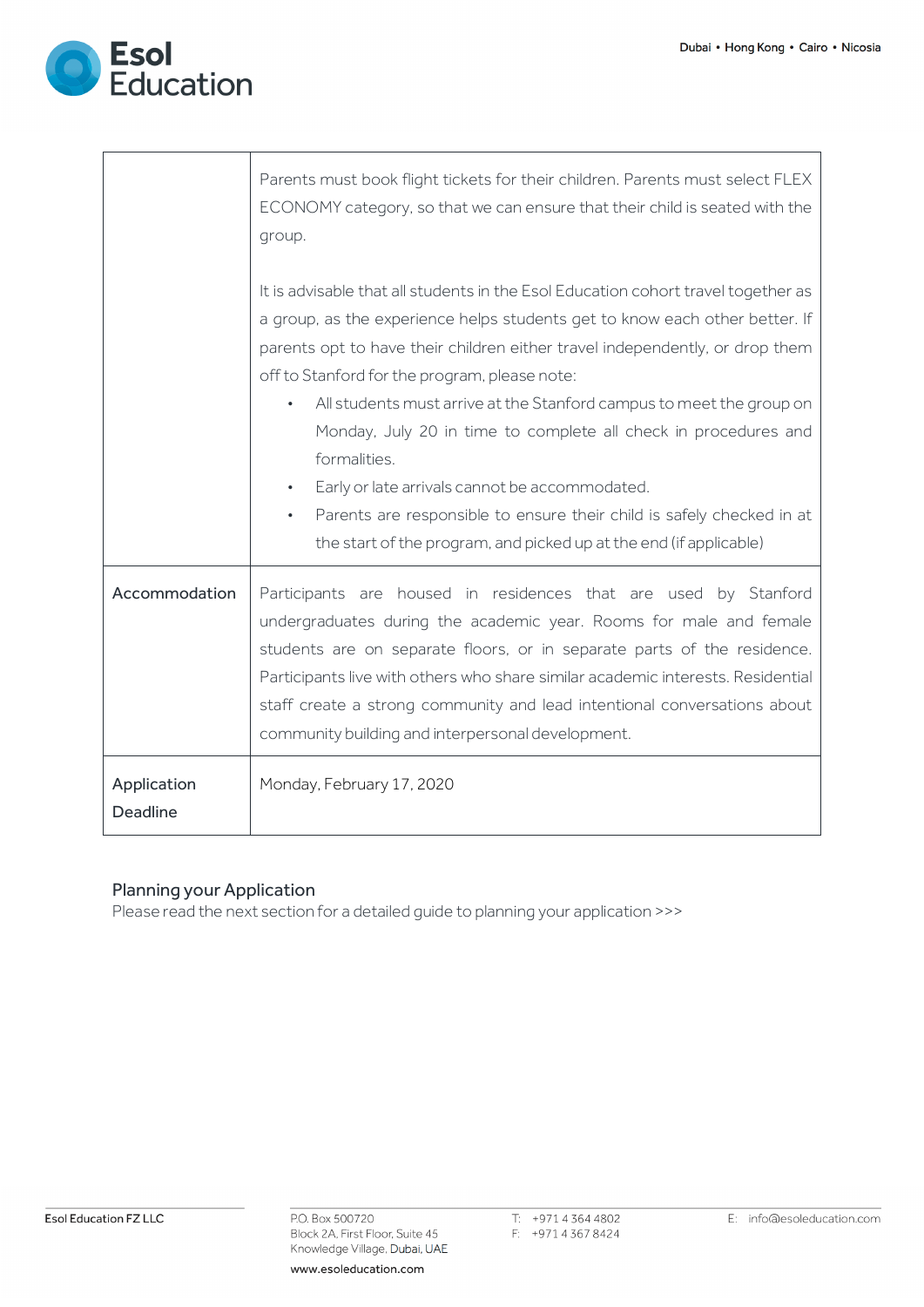

### **STANFORD PRE-COLLEGIATE INTERNATIONAL INSTITUTES 2020 APPLICATION GUIDE**

| <b>Application Process</b>            |                                                                                                                                                                                                                                                                                                                                                                                                                                                                   |  |  |
|---------------------------------------|-------------------------------------------------------------------------------------------------------------------------------------------------------------------------------------------------------------------------------------------------------------------------------------------------------------------------------------------------------------------------------------------------------------------------------------------------------------------|--|--|
| <b>Academic Eligibility</b>           | This program is currently available to students residing in Cyprus, Abu Dhabi, Dubai and<br>Cairo. While priority will be given to students enrolled in Esol Education schools, limited<br>spaces are available for external students, based on merit.                                                                                                                                                                                                            |  |  |
|                                       | All program enrollment decisions will be made by Esol Education School Directors in their<br>respective cities, and will be based on the information provided in the application. An in-<br>person interview may also be required, at the discretion of the school leadership team.<br>Students will be selected based on academic preparedness and a willingness and curiosity<br>for learning.                                                                  |  |  |
| Visa Eligibility                      | As noted above, please ensure you meet all the conditions for obtaining a US Visa, if needed,<br>prior to applying for the program                                                                                                                                                                                                                                                                                                                                |  |  |
| Application<br>Documents<br>Checklist | You will need to prepare electronic copies/scans of the following application materials prior<br>to accessing the online application form:                                                                                                                                                                                                                                                                                                                        |  |  |
|                                       | 1. A short essay of up to 750 words outlining why you would like to attend the program and<br>how you will positively and constructively contribute to the program by specifically describing<br>Your interests and attitudes toward learning<br>$\bullet$<br>Your attitude towards the life and culture of others that may be different from your<br>$\bullet$<br>own, and<br>How you demonstrate an active and vocal appreciation for differing view points and |  |  |
|                                       | perspectives.<br>2. Two (2) of your best academic work samples - it could be an essay, research paper,<br>project, lab report, presentation or something creative and innovative, that you feel best<br>represents your abilities as a student.<br>3. Consent forms signed by parents/guardians. These forms are included at the end of this                                                                                                                      |  |  |
|                                       | package.<br>4. Passport copies and/or scan of US Visa/permanent resident visa/green card (if applicable)                                                                                                                                                                                                                                                                                                                                                          |  |  |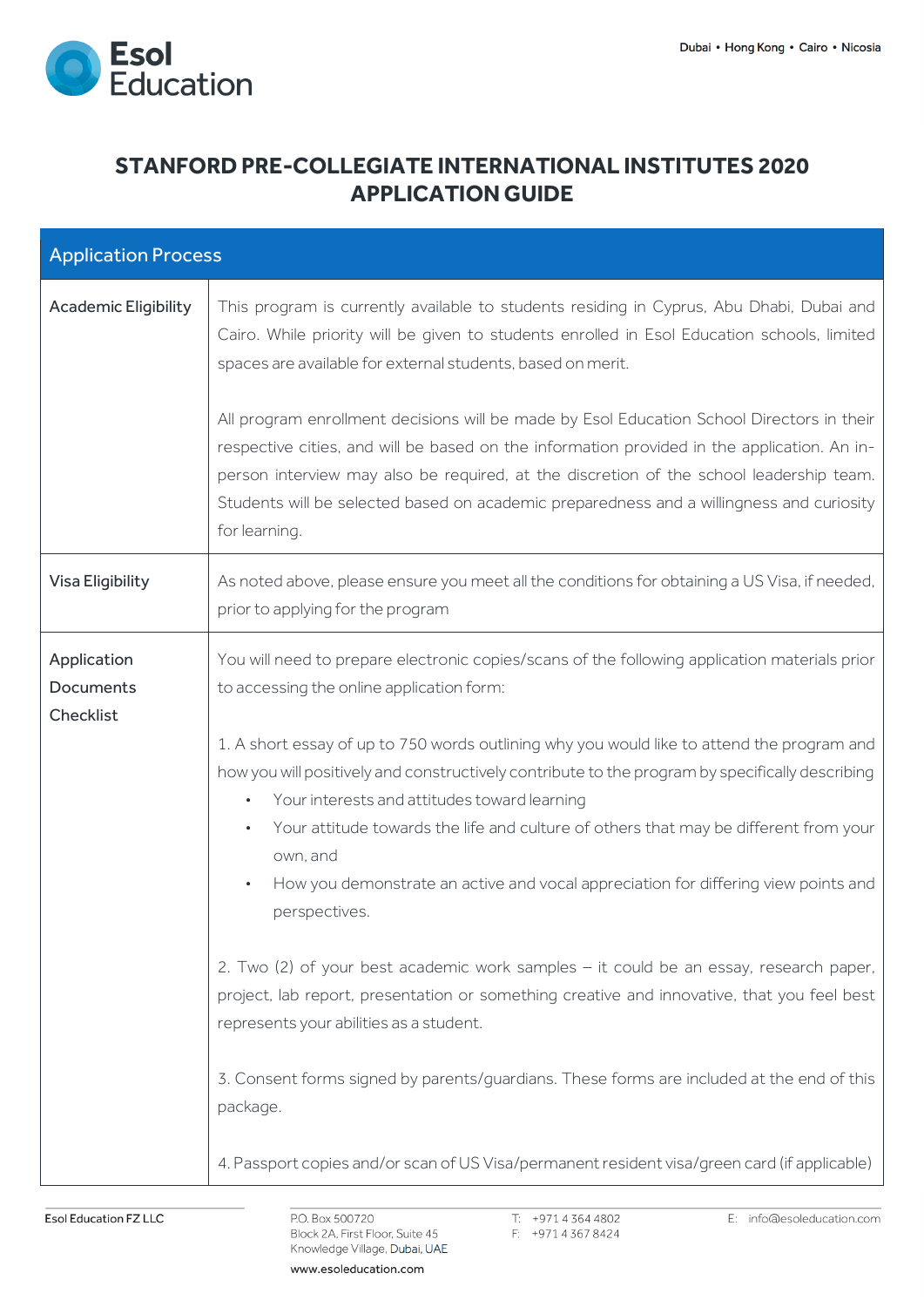

|               | 5. High resolution scan of a clear passport photo - on a white background, 2"x2"                                                                                                                                                                                                                                                                                                                                                      |  |  |
|---------------|---------------------------------------------------------------------------------------------------------------------------------------------------------------------------------------------------------------------------------------------------------------------------------------------------------------------------------------------------------------------------------------------------------------------------------------|--|--|
|               | External students will also need to submit:<br>3. Two (2) Open Teacher Recommendation Letters (the letters should be on official school                                                                                                                                                                                                                                                                                               |  |  |
|               | letterhead)<br>4. Your report cards for the past 2 years<br>5. External standardized test scores                                                                                                                                                                                                                                                                                                                                      |  |  |
|               | 6. Passport copy<br>7. U.S visa copy if applicable                                                                                                                                                                                                                                                                                                                                                                                    |  |  |
| How to apply? | All applications are accepted only through our online application form on or before the<br>deadline of Monday, February 17, 2020. Applications will open soon, and the application link<br>will be sent to parents as soon as they are open. We encourage students to apply as early as<br>possible as there are limited seats available on the program, and all applications will be<br>treated on a first-come, first-served basis. |  |  |

#### Questions?

For more information, please email: stanfordsummer@esoleducation.com

#### Parent Consent Forms

Please scroll below to view the forms that should be signed by parents/guardians and included with the application. Please print, sign and scan the form and upload it when prompted on the application. Please ensure that the scans are hi resolution and clear. Photo camera scans are acceptable, as long as they are bright and clear enough when zoomed-in. >>>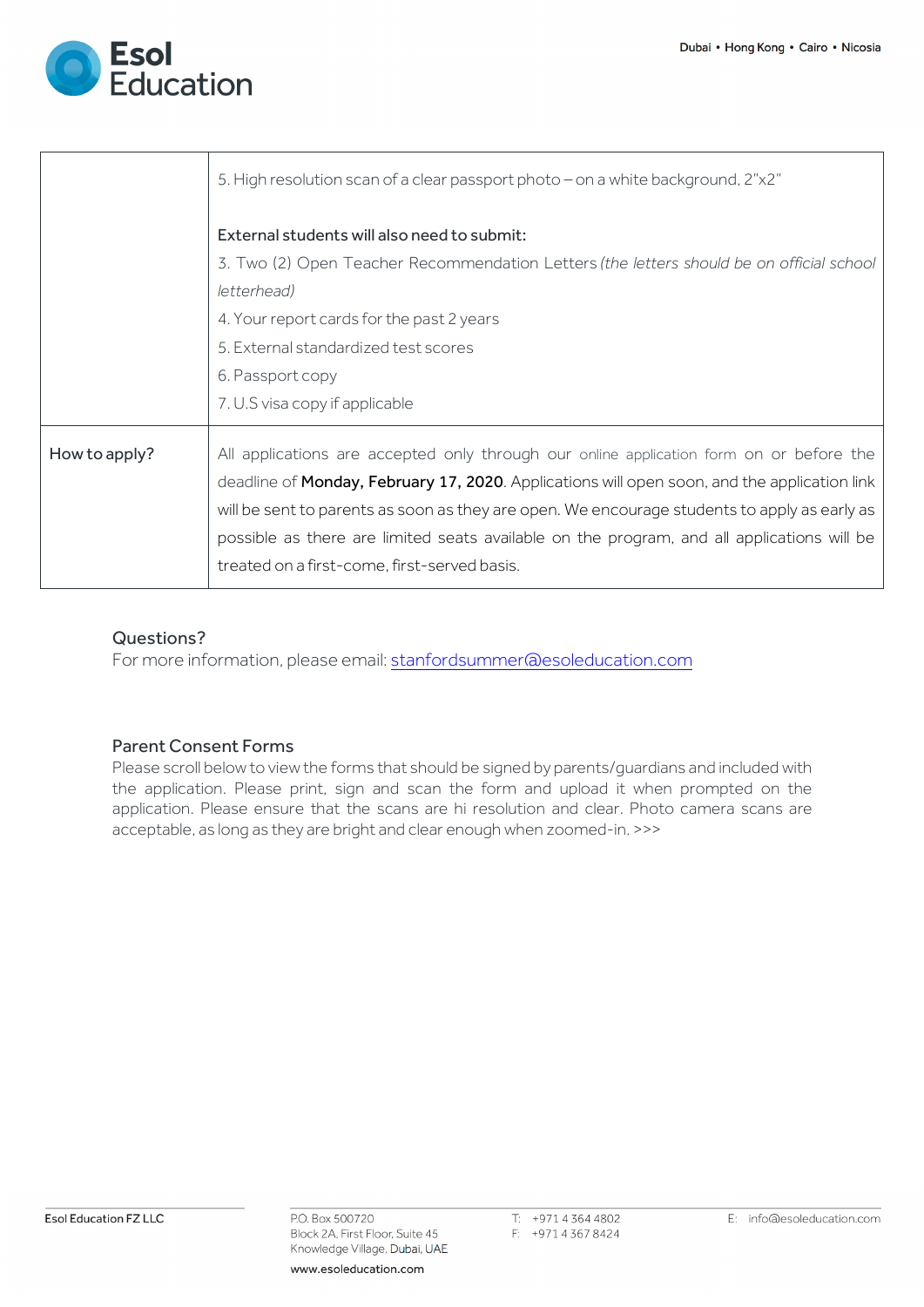

# **PARENT AUTHORIZATION FORM FOR THE STANFORD INTERNATIONAL INSTITUTES SUMMER PROGRAM 2020**

I hereby grant my child permission to attend and participate in the Stanford University International Institutes Summer Program in California, USA from the dates July 20-31, 2020.

Should my child be accepted into the program, I understand that I will be liable to pay the full, non-refundable program fees of US\$6800 + 5% VAT (US\$ 350). Further, these fees cover the following aspects of the program:

- Housing at Stanford University
- Dining at Stanford University
- Local Transportation by Stanford University
- Course materials/instructor fees by Stanford University
- Field trips & activity costs arranged by Stanford University
- Chaperone's costs

Additionally, I understand that I will be required to cover the following expenses, over and above the program fees:

- My child's roundtrip flight to and from San Francisco, USA, on the specified flight, in the "FLEX ECONOMY" fare category
- My child's visas costs (if any)
- My child's medical insurance
- My child's spending money

| Date<br>the control of the control of the control of the control of the control of the control of |  |
|---------------------------------------------------------------------------------------------------|--|

 $\_$  ,  $\_$  ,  $\_$  ,  $\_$  ,  $\_$  ,  $\_$  ,  $\_$  ,  $\_$  ,  $\_$  ,  $\_$  ,  $\_$  ,  $\_$  ,  $\_$  ,  $\_$  ,  $\_$  ,  $\_$  ,  $\_$  ,  $\_$  ,  $\_$  ,  $\_$  ,  $\_$  ,  $\_$  ,  $\_$  ,  $\_$  ,  $\_$  ,  $\_$  ,  $\_$  ,  $\_$  ,  $\_$  ,  $\_$  ,  $\_$  ,  $\_$  ,  $\_$  ,  $\_$  ,  $\_$  ,  $\_$  ,  $\_$  ,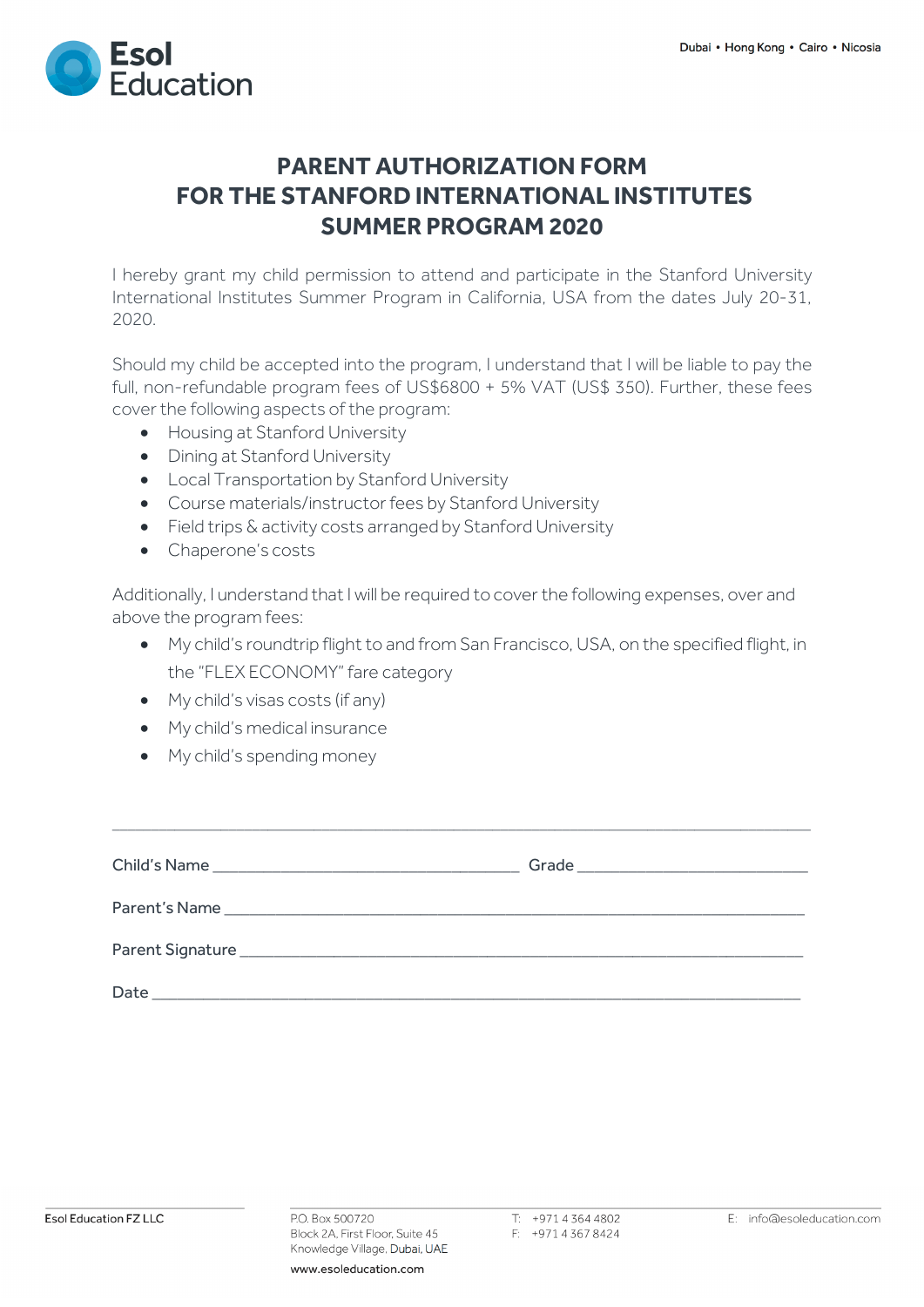

# **PARENT LEGAL GUARDIANSHIP LETTER FOR THE STANFORD INTERNATIONAL INSTITUTES SUMMER PROGRAM 2020**

This form will serve as our authorization for designated Esol Education chaperones to act as guardians for our child during his/her participation in the Stanford University International Institutes Summer Program in California, USA from the dates July 20-31, 2020, as well as during travel to and from California.

I understand that this program will be supervised by adult teachers from Esol Education Schools and program coordinators from Stanford University.

I acknowledge the risks inherent in my child's participation in the Stanford International Institute Summer Program and hereby release the Esol Education and its schools, and all of their employees and/or representatives from any liability for such risks.

This form serves as our authorization for medical care and dispensing of medicine to our child as well. Authorization is hereby given for administration of any medical treatment deemed necessary during the trip. Such treatment will be administered only by a licensed nurse or doctor. I agree to accept responsibility for all authorized doctors, hospital, and medical expenses incurred on the trip. In case of serious illness, I hereby grant permission for school employees to secure medical services for the student named on this form.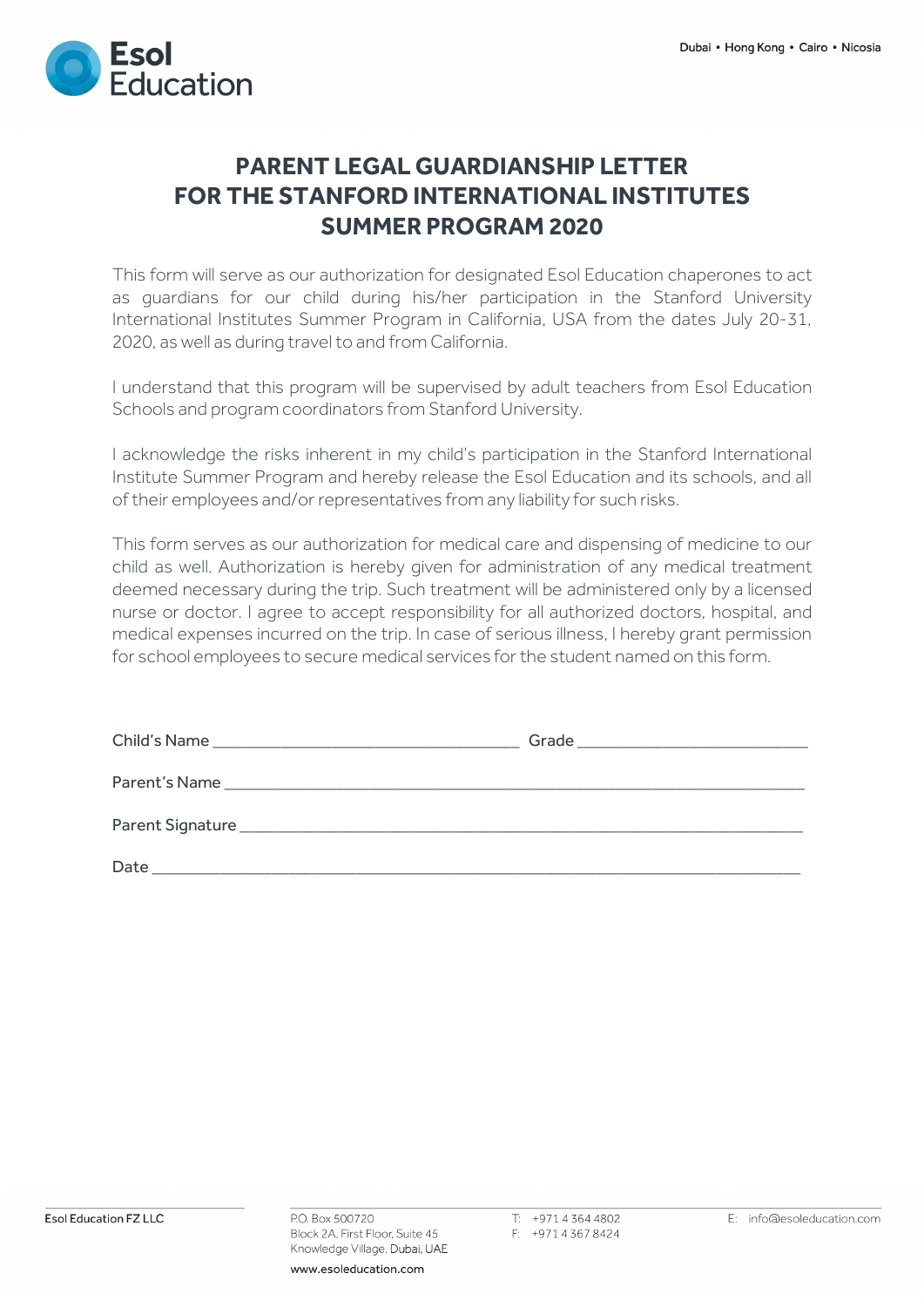

# **ESOL EDUCATION BEHAVIOR EXPECTATIONS/POLICIES FORM FOR THE STANFORD SUMMER PROGRAM 2020**

1) Students shall obey all instructions given them by their chaperones as if these instructions were given to them by their own parents. This applies to all activities irrespective of location undertaken during the period of the Stanford University Program.

2) Smoking, any other use of tobacco, the drinking of alcohol and the use of drugs are not permitted. Students may not go to bars or nightclubs.

3) Housing/room arrangements may only be changed by the Esol Education Chaperones.

4) Student curfew is communicated by the Chaperones. Students must be in their residence bedrooms by the expected time & lights out. Students are not allowed out of the Chaperone's care (Families MAY NOT extend curfew times.)

5) Neither families nor students may negotiate changes to the rules set by the Esol Education Chaperones or Stanford University with respect to curfew, housing arrangements, the use of tobacco, alcohol or drugs or any other rules or provisions set by those running the program or in this contract.

6) These regulations apply to all students and also during the journey to and from the site of the event.

7) Students must display appropriate respectful behavior at all times to: their peers, event officials, event sponsors, and all members of the host community.

Violation of these regulations will be reported to the parent, Stanford and Esol Education and may result in leaving the program early. If, as a result of violations of these expectations, a child is asked to leave program early, it will be at the expense of the family.

I accept the behavior expectations and policies outlined above, and will act accordingly at all times.

| Signature of Parent/Guardian |
|------------------------------|